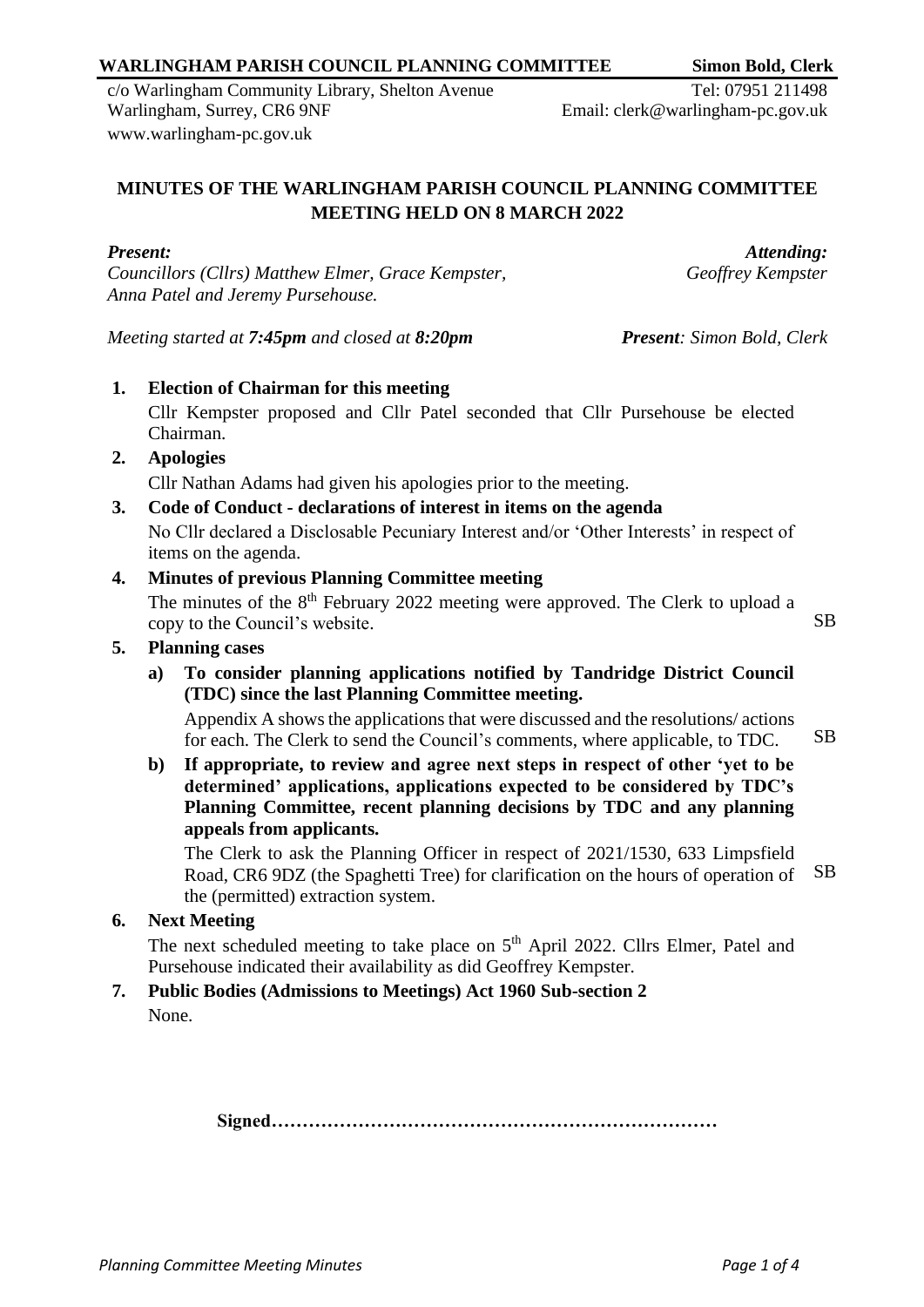## **APPENDIX A**

# **PLANNING COMMITTEE LIST OF APPLICATIONS 8 MARCH 2022**

| <b>Application</b><br>number | <b>Address</b>                                                 | <b>Description</b>                                                                                                                                                                                                                                                                                                                                                                                                                                                                                                                                                                                                                                                                                                                     | <b>Planning Committee</b><br>resolution (summary)                                          |
|------------------------------|----------------------------------------------------------------|----------------------------------------------------------------------------------------------------------------------------------------------------------------------------------------------------------------------------------------------------------------------------------------------------------------------------------------------------------------------------------------------------------------------------------------------------------------------------------------------------------------------------------------------------------------------------------------------------------------------------------------------------------------------------------------------------------------------------------------|--------------------------------------------------------------------------------------------|
| 2022/305/TPO                 | 39 Oakley Road,<br>Warlingham, CR6 9BE                         | T1) - Ash - Crown reduction, Lateral branch and vertical height<br>reduction of around 4-5m to leave appx 20m height - Please refer<br>to tree report                                                                                                                                                                                                                                                                                                                                                                                                                                                                                                                                                                                  | Concern about the<br>justification for all<br>proposed work and its<br>timing.             |
| 2022/274/TPO                 | 18 Bayards,<br>Warlingham, CR6 9BP                             | T1) - Oak - Reduce in height by approx 2.5m to leave residual<br>height of approx 17.5m Reduce length of longest lateral branches<br>by approx 2.5m to leave a residual length of approx 6m to the<br>stem. The remaining crown to be pruned in proportion in order to<br>maintain the natural shape of the tree.                                                                                                                                                                                                                                                                                                                                                                                                                      | Concern raised about the<br>impact of the proposed<br>work on a seemingly<br>healthy tree. |
| 2021/1549/Cond1              | Parkgate House, 508<br>Limpsfield Road,<br>Warlingham, CR6 9LJ | Details pursuant to the discharge of Condition 3 (Materials),<br>Condition 11 (Carbon emissions) and Condition 13 (Hard and soft<br>landscaping) of planning permission ref: 2021/1549 dated 14th<br>October 2021 (Removal or variation of condition 2 (in accordance)<br>with approved drawings) of planning permission 2020/2243<br>(Demolition of existing dwelling, construction of a two-storey<br>(plus roof space) building comprising 9 flats, private and<br>communal amenity areas, re-positioning of existing vehicular<br>accesses onto Limpsfield Road and Birch Way, creation of new<br>parking area, hard and soft landscaping, construction of a single<br>storey cycle store and refuse provision - dated 24/03/2021) | No comment                                                                                 |
| 2022/223/TPO                 | 16 Kooringa,<br>Warlingham, CR6 9JP                            | T3) - Horse Chestnut - Remove cut back epicormic growth as they<br>take the vigour from the crown if left in place.                                                                                                                                                                                                                                                                                                                                                                                                                                                                                                                                                                                                                    | Tree Officer asked to<br>advise the applicant on the<br>timing of any work                 |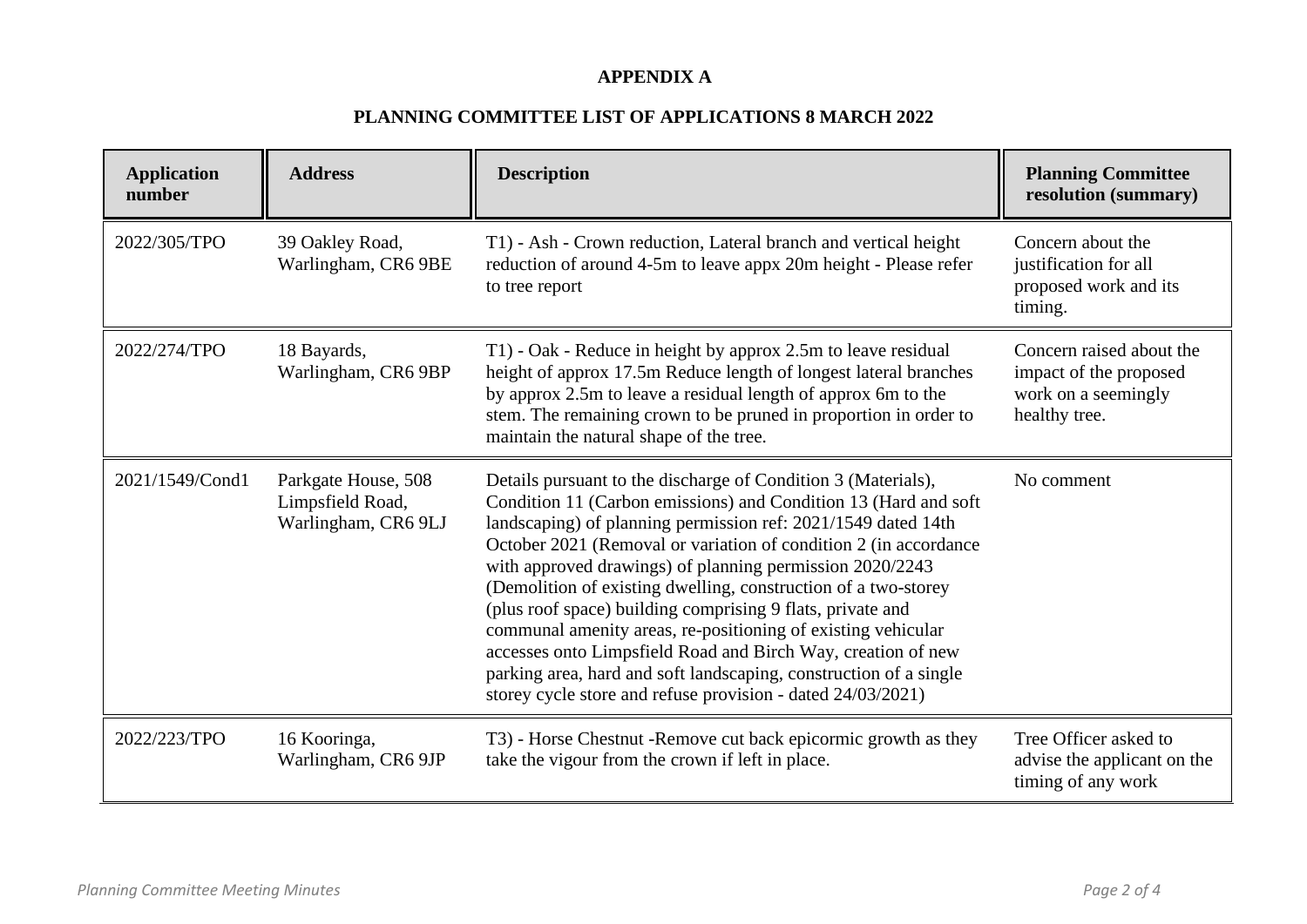| <b>Application</b><br>number | <b>Address</b>                                                                    | <b>Description</b>                                                                                                                                                                                                                                                                                                                                                                                                                                                        | <b>Planning Committee</b><br>resolution (summary) |
|------------------------------|-----------------------------------------------------------------------------------|---------------------------------------------------------------------------------------------------------------------------------------------------------------------------------------------------------------------------------------------------------------------------------------------------------------------------------------------------------------------------------------------------------------------------------------------------------------------------|---------------------------------------------------|
| 2022/146                     | 1 Cotters Hill Cottages,<br>Bug Hill, CR3 7LB                                     | Erection of a single storey rear extension, external alterations,<br>external stairs, replacement ballustrade to existing balcony and<br>internal alterations                                                                                                                                                                                                                                                                                                             | No objection                                      |
| 2022/141                     | 70 Westhall Road,<br>Warlingham, CR6 9BH                                          | Erection of a single storey rear extension with internal and front<br>porch alterations.                                                                                                                                                                                                                                                                                                                                                                                  | No objection                                      |
| 2022/83                      | Easter Cottage, 5<br>Chelsham Terrace,<br>Limpsfield Road,<br>Warlingham, CR6 9DZ | Erection of single storey-rear extension and demolition of existing<br>rear conservatory, linking into existing garage and forming part<br>garage conversion. Minor external regrading of ground levels<br>adjacent to garage to suit internal levels.                                                                                                                                                                                                                    | No comment                                        |
| 2022/15                      | 34 Searchwood Road,<br>Warlingham, CR6 9BA                                        | Erection of two two-storey side extensions including the<br>demolition of existing add on structures and re-work of roof.                                                                                                                                                                                                                                                                                                                                                 | No objection                                      |
| 2022/22                      | Flat, The White Lion, 3<br>Farleigh Road,<br>Warlingham, CR6 9EG                  | Full planning and listed building consent for various internal and<br>external works, including the retention of 4x timber chalet<br>structures, replacement and new lighting, new external paving,<br>removal of modern chimney stack top, general repairs to kitchen,<br>fencing, roof, and car park. Alterations to servery and internal<br>flooring, full refurbishment to toilets and redecoration to the<br>interior and external paint finishes (Amended details). | No objection                                      |
| 2021/2169                    | 9 Ashwood,<br>Warlingham, CR6 9HT                                                 | Proposed loft conversion to create habitable accommodation to<br>include the erection of 1 no. dormer to rear and dormer extension<br>to existing side dormer, proposed single storey side/rear extension<br>to include double garage, new entrance, porch and the insertion of<br>5 no. rooflights, formation of in/out drive (Amended details)                                                                                                                          | No objection                                      |